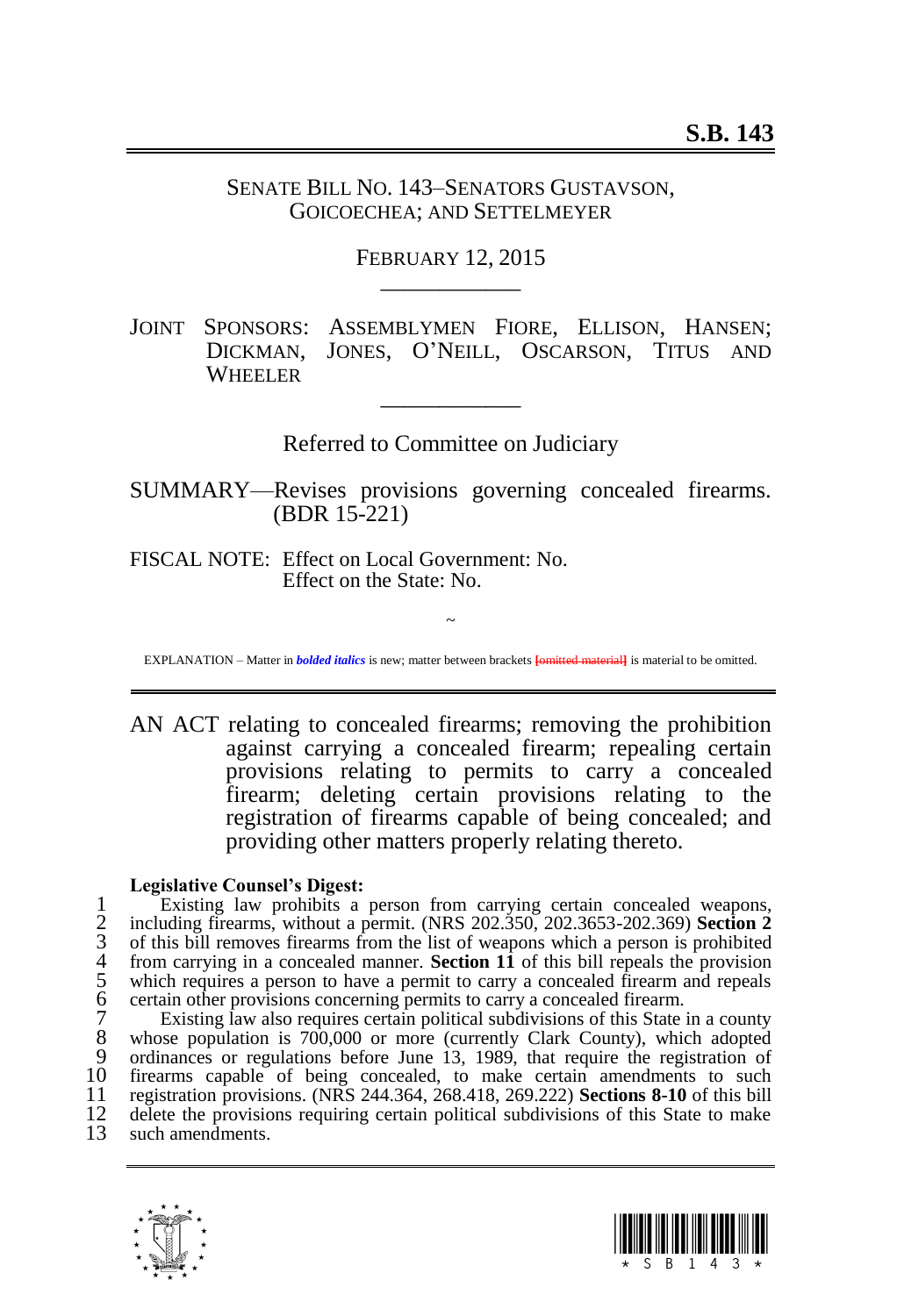### THE PEOPLE OF THE STATE OF NEVADA, REPRESENTED IN SENATE AND ASSEMBLY, DO ENACT AS FOLLOWS:

 **Section 1.** NRS 202.340 is hereby amended to read as follows: 2 202.340 1. Except as otherwise provided for firearms<br>3 forfeitable pursuant to NRS 453.301, when any instrument or forfeitable pursuant to NRS 453.301, when any instrument or weapon described in NRS 202.350 *or any firearm* is taken from the possession of any person charged with the commission of any public offense or crime or any child charged with committing a delinquent act, the instrument *,* **[**or**]** weapon *or firearm* must be surrendered to:

 (a) The head of the police force or department of an incorporated city if the possession thereof was detected by any member of the police force of the city; or

 (b) The chief administrator of a state law enforcement agency, for disposal pursuant to NRS 333.220, if the possession thereof was detected by any member of the agency.

 In all other cases, the instrument *,* **[**or**]** weapon *or firearm* must be surrendered to the sheriff of the county or the sheriff of the metropolitan police department for the county in which the 17 instrument, **[or**] weapon *or firearm* was taken.

 2. Except as otherwise provided in subsection 5, the governing body of the county or city or the metropolitan police committee on fiscal affairs shall at least once a year order the local law enforcement officer to whom any instrument *,* **[**or**]** weapon *or firearm* is surrendered pursuant to subsection 1 to:

 (a) Retain the confiscated instrument *,* **[**or**]** weapon *or firearm*  24 for use by the law enforcement agency headed by the officer;<br>25 (b) Sell the confiscated instrument. **For the set of the office** 

 (b) Sell the confiscated instrument *,* **[**or**]** weapon *or firearm* to another law enforcement agency;

27 (c) Destroy or direct the destruction of the confiscated 28 instrument. **For all the example of the confiscated** to instrument, **[or**] weapon *or firearm* if it is not otherwise required to be destroyed pursuant to subsection 5;

 (d) Trade the confiscated instrument *,* **[**or**]** weapon *or firearm* to a properly licensed retailer or wholesaler in exchange for equipment necessary for the performance of the agency's duties; or

 (e) Donate the confiscated instrument *,* **[**or**]** weapon *or firearm*  to a museum, the Nevada National Guard or, if appropriate, to another person for use which furthers a charitable or public interest.

3. All proceeds of a sale ordered pursuant to subsection 2 by:

 (a) The governing body of a county or city must be deposited with the county treasurer or the city treasurer and the county treasurer or the city treasurer shall credit the proceeds to the general fund of the county or city.

 (b) A metropolitan police committee on fiscal affairs must be deposited in a fund which was created pursuant to NRS 280.220.



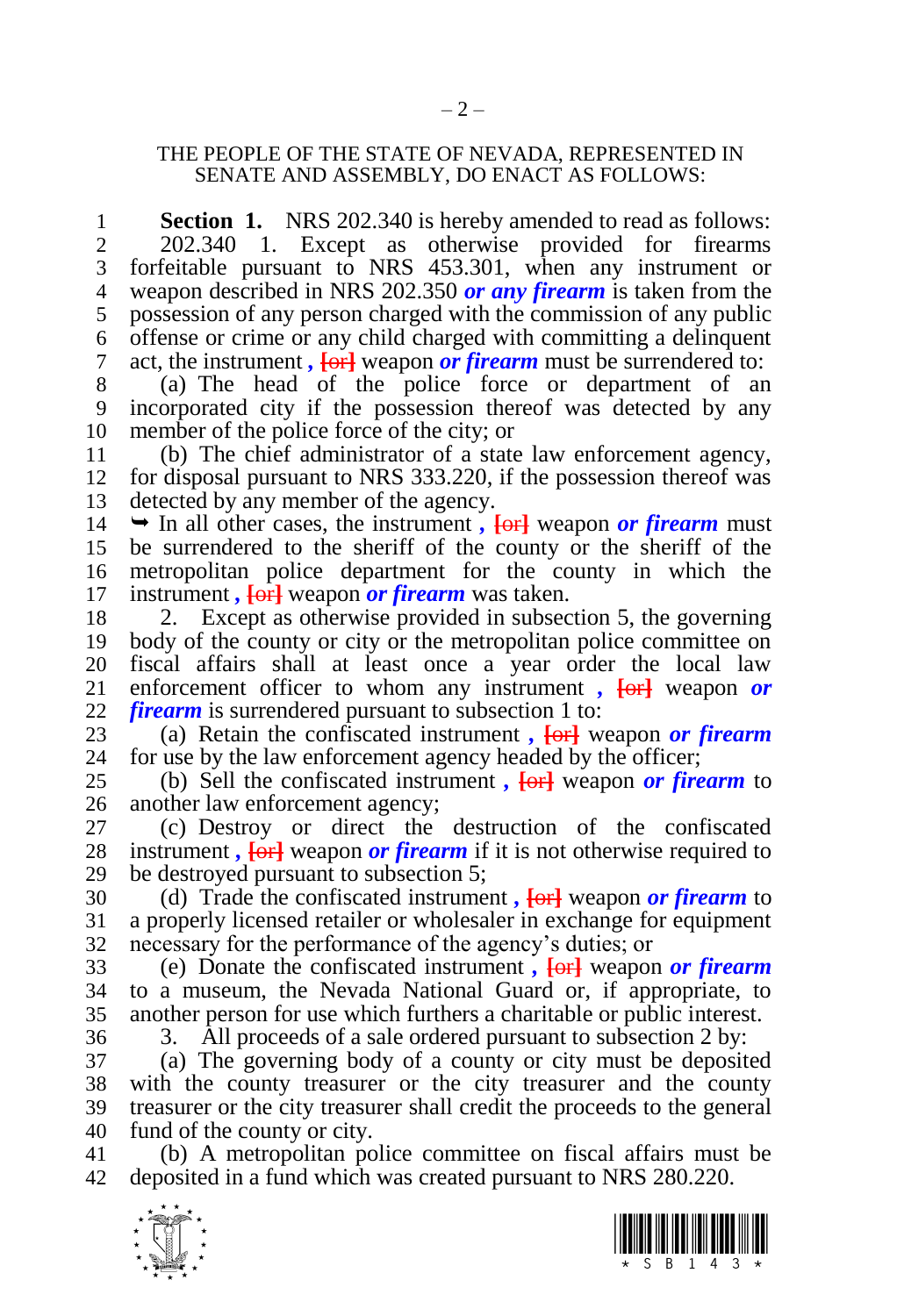1 4. Any officer receiving an order pursuant to subsection 2 shall<br>2 comply with the order as soon as practicable. comply with the order as soon as practicable.

 5. Except as otherwise provided in subsection 6, the officer to whom a confiscated instrument *,* **[**or**]** weapon *or firearm* is surrendered pursuant to subsection 1 shall:

 (a) Except as otherwise provided in paragraph (c), destroy or direct to be destroyed any instrument *,* **[**or**]** weapon *or firearm*  which is determined to be dangerous to the safety of the public.

 (b) Except as otherwise provided in paragraph (c), return any instrument *,* **[**or**]** weapon **[**,**]** *or firearm* which has not been 11 destroyed pursuant to paragraph (a):<br>12 (1) Upon demand, to the pers

 (1) Upon demand, to the person from whom the instrument *,*  **[**or**]** weapon *or firearm* was confiscated if the person is acquitted of the public offense or crime of which the person was charged; or

15 (2) To the legal owner of the instrument,  $\overline{\text{terl}}$  weapon or *firearm* if the Attorney General or the district attorney determines that the instrument *,* **[**or**]** weapon *or firearm* was unlawfully 18 acquired from the legal owner. If retention of the instrument,  $\overline{\text{erf}}$  weapon *or firearm* is ordered or directed pursuant to paragraph (c), 20 except as otherwise provided in paragraph (a), the instrument *,*  $\overline{\{or\}}$ <br>21 weapon *or firearm* must be returned to the legal owner as soon as weapon *or firearm* must be returned to the legal owner as soon as practicable after the order or direction is rescinded.

23 (c) Retain the confiscated instrument,  $\overline{\{or\}}$  weapon *or firearm* 24 held by the officer pursuant to an order of a judge of a court of held by the officer pursuant to an order of a judge of a court of record or by direction of the Attorney General or district attorney that the retention is necessary for purposes of evidence, until the order or direction is rescinded.

 (d) Return any instrument *,* **[**or**]** weapon *or firearm* which was stolen to its rightful owner, unless the return is otherwise prohibited by law.

 6. Before any disposition pursuant to subsection 5, the officer who is in possession of the confiscated instrument *,* **[**or**]** weapon *or firearm* shall submit a full description of the instrument *,* **[**or**]** weapon *or firearm* to a laboratory which provides forensic services in this State. The director of the laboratory shall determine whether the instrument *,* **[**or**]** weapon **[**:**]** *or firearm:*

 (a) Must be sent to the laboratory for examination as part of a criminal investigation; or

 (b) Is a necessary addition to a referential collection maintained by the laboratory for purposes relating to law enforcement.

<span id="page-2-0"></span>**Sec. 2.** NRS 202.350 is hereby amended to read as follows:

 202.350 1. Except as otherwise provided in this section and NRS 202.355 *,* **[**and 202.3653 to 202.369, inclusive,**]** a person within this State shall not:



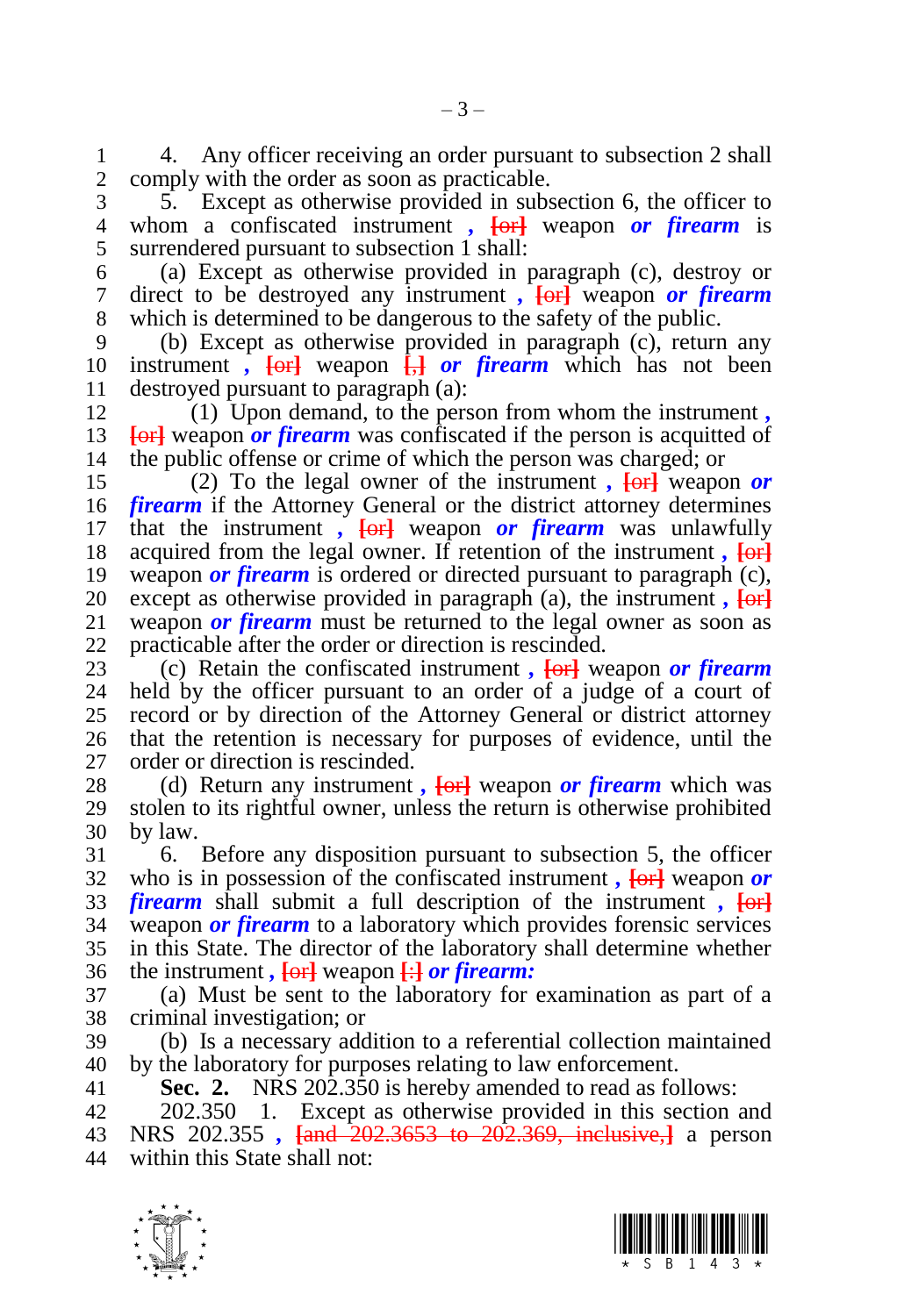(a) Manufacture or cause to be manufactured, or import into the State, or keep, offer or expose for sale, or give, lend or possess any knife which is made an integral part of a belt buckle or any instrument or weapon of the kind commonly known as a switchblade knife, blackjack, slungshot, billy, sand-club, sandbag or metal knuckles;

 (b) Manufacture or cause to be manufactured, or import into the State, or keep, offer or expose for sale, or give, lend, possess or use a machine gun or a silencer, unless authorized by federal law;

 (c) With the intent to inflict harm upon the person of another, possess or use a nunchaku or trefoil; or

(d) Carry concealed upon his or her person any:

 (1) Explosive substance, other than ammunition or any components thereof;

(2) Dirk, dagger or machete;

 (3) **[**Pistol, revolver or other firearm, or other dangerous**]** *Dangerous* or deadly weapon **[**;**]** *, other than a pistol, revolver or other firearm;* or

(4) Knife which is made an integral part of a belt buckle.

 2. Except as otherwise provided in NRS 202.275 and 212.185, a person who violates any of the provisions of:

22 (a) Paragraph (a) or  $(c)$  or subparagraph (2) or  $(4)$  of paragraph 23 (d) of subsection 1 is guilty:<br>24 (1) For the first offen

 $(1)$  For the first offense, of a gross misdemeanor.

 (2) For any subsequent offense, of a category D felony and shall be punished as provided in NRS 193.130.

 (b) Paragraph (b) or subparagraph (1) or (3) of paragraph (d) of subsection 1 is guilty of a category C felony and shall be punished as provided in NRS 193.130.

 3. Except as otherwise provided in this subsection, the sheriff of any county may, upon written application by a resident of that county showing the reason or the purpose for which a concealed weapon is to be carried, issue a permit authorizing the applicant to carry in this State the concealed weapon described in the permit. The sheriff shall not issue a permit to a person to carry a switchblade knife. This subsection does not authorize the sheriff to issue a permit to a person to carry a pistol, revolver or other firearm.

 4. Except as otherwise provided in subsection 5, this section does not apply to:

 (a) Sheriffs, constables, marshals, peace officers, correctional officers employed by the Department of Corrections, special police officers, police officers of this State, whether active or honorably retired, or other appointed officers.



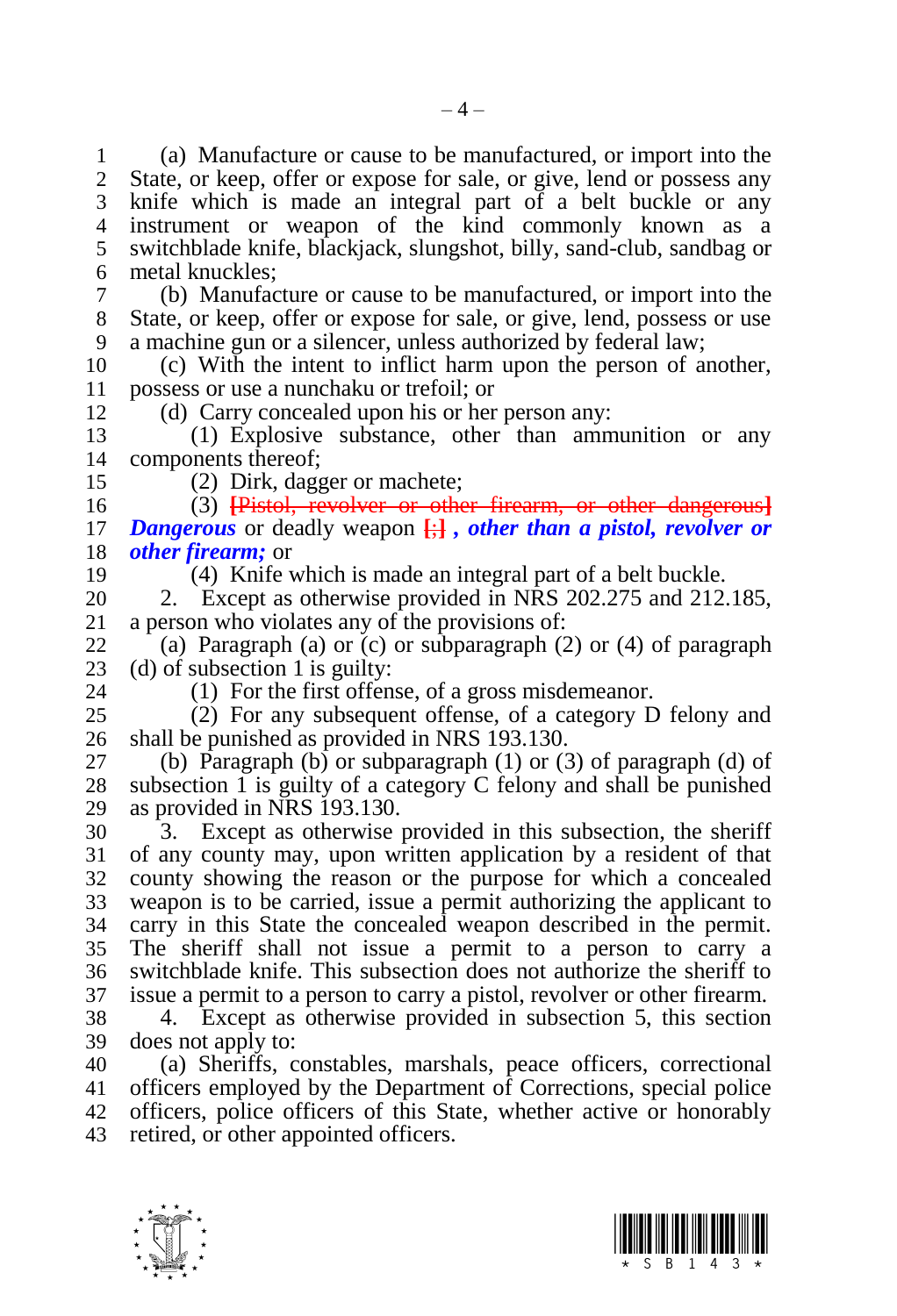(b) Any person summoned by any peace officer to assist in making arrests or preserving the peace while the person so summoned is actually engaged in assisting such an officer.

 (c) Any full-time paid peace officer of an agency of the United States or another state or political subdivision thereof when carrying out official duties in the State of Nevada.

 (d) Members of the Armed Forces of the United States when on duty.

 5. The exemptions provided in subsection 4 do not include a former peace officer who is retired for disability unless his or her former employer has approved his or her fitness to carry a concealed weapon.

 6. The provisions of paragraph (b) of subsection 1 do not apply to any person who is licensed, authorized or permitted to possess or use a machine gun or silencer pursuant to federal law. The burden of establishing federal licensure, authorization or permission is upon the person possessing the license, authorization or permission.

 7. This section shall not be construed to prohibit a qualified law enforcement officer or a qualified retired law enforcement 20 officer from carrying a concealed weapon in this State if he or she is authorized to do so pursuant to 18 U.S.C. § 926B or 926C. authorized to do so pursuant to U.S.C. § 926B or 926C.

8. As used in this section:

 (a) "Concealed weapon" means a weapon described in this section that is carried upon a person in such a manner as not to be discernible by ordinary observation.

 (b) "Honorably retired" means retired in Nevada after completion of 10 years of creditable service as a member of the Public Employees' Retirement System. A former peace officer is not "honorably retired" if he or she was discharged for cause or resigned before the final disposition of allegations of serious misconduct.

 (c) "Machine gun" means any weapon which shoots, is designed to shoot or can be readily restored to shoot more than one shot, without manual reloading, by a single function of the trigger.

 (d) "Nunchaku" means an instrument consisting of two or more sticks, clubs, bars or rods connected by a rope, cord, wire or chain used as a weapon in forms of Oriental combat.

 (e) "Qualified law enforcement officer" has the meaning ascribed to it in 18 U.S.C. § 926B(c).

 (f) "Qualified retired law enforcement officer" has the meaning ascribed to it in 18 U.S.C. § 926C(c).

 (g) "Silencer" means any device for silencing, muffling or diminishing the report of a firearm, including any combination of parts, designed or redesigned, and intended for use in assembling or



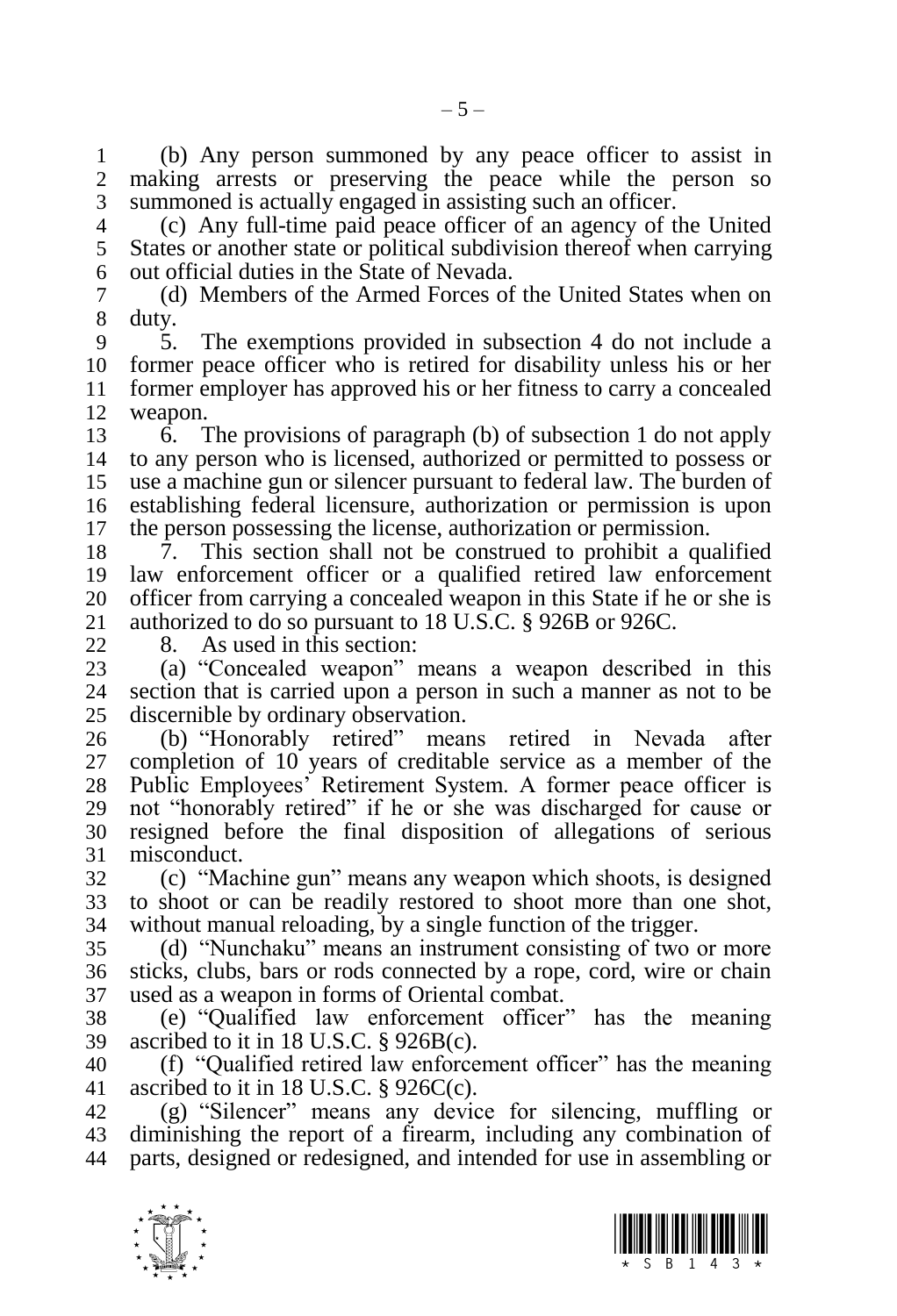fabricating a silencer or muffler, and any part intended only for use in such assembly or fabrication.

 (h) "Switchblade knife" means a spring-blade knife, snap-blade knife or any other knife having the appearance of a pocketknife, any blade of which is 2 or more inches long and which can be released automatically by a flick of a button, pressure on the handle or other mechanical device, or is released by any type of mechanism. The term does not include a knife which has a blade that is held in place by a spring if the blade does not have any type of automatic release.

 (i) "Trefoil" means an instrument consisting of a metal plate 11 having three or more radiating points with sharp edges, designed in 12 the shape of a star, cross or other geometric figure and used as a the shape of a star, cross or other geometric figure and used as a weapon for throwing.

**Sec. 3.** NRS 33.018 is hereby amended to read as follows:

 33.018 1. Domestic violence occurs when a person commits one of the following acts against or upon the person's spouse or former spouse, any other person to whom the person is related by blood or marriage, any other person with whom the person is or was actually residing, any other person with whom the person has had or is having a dating relationship, any other person with whom the person has a child in common, the minor child of any of those persons, the person's minor child or any other person who has been appointed the custodian or legal guardian for the person's minor child:<br>25 (a)

- $(a)$  A battery.
- (b) An assault.

 (c) Compelling the other person by force or threat of force to perform an act from which the other person has the right to refrain or to refrain from an act which the other person has the right to perform.

(d) A sexual assault.

 (e) A knowing, purposeful or reckless course of conduct intended to harass the other person. Such conduct may include, but is not limited to:

- (1) Stalking.
- (2) Arson.
- (3) Trespassing.
- (4) Larceny.
- (5) Destruction of private property.

 (6) **[**Carrying**]** *Unlawfully carrying* a concealed weapon *.*  **[**without a permit.**]**

- (7) Injuring or killing an animal.
- (f) A false imprisonment.



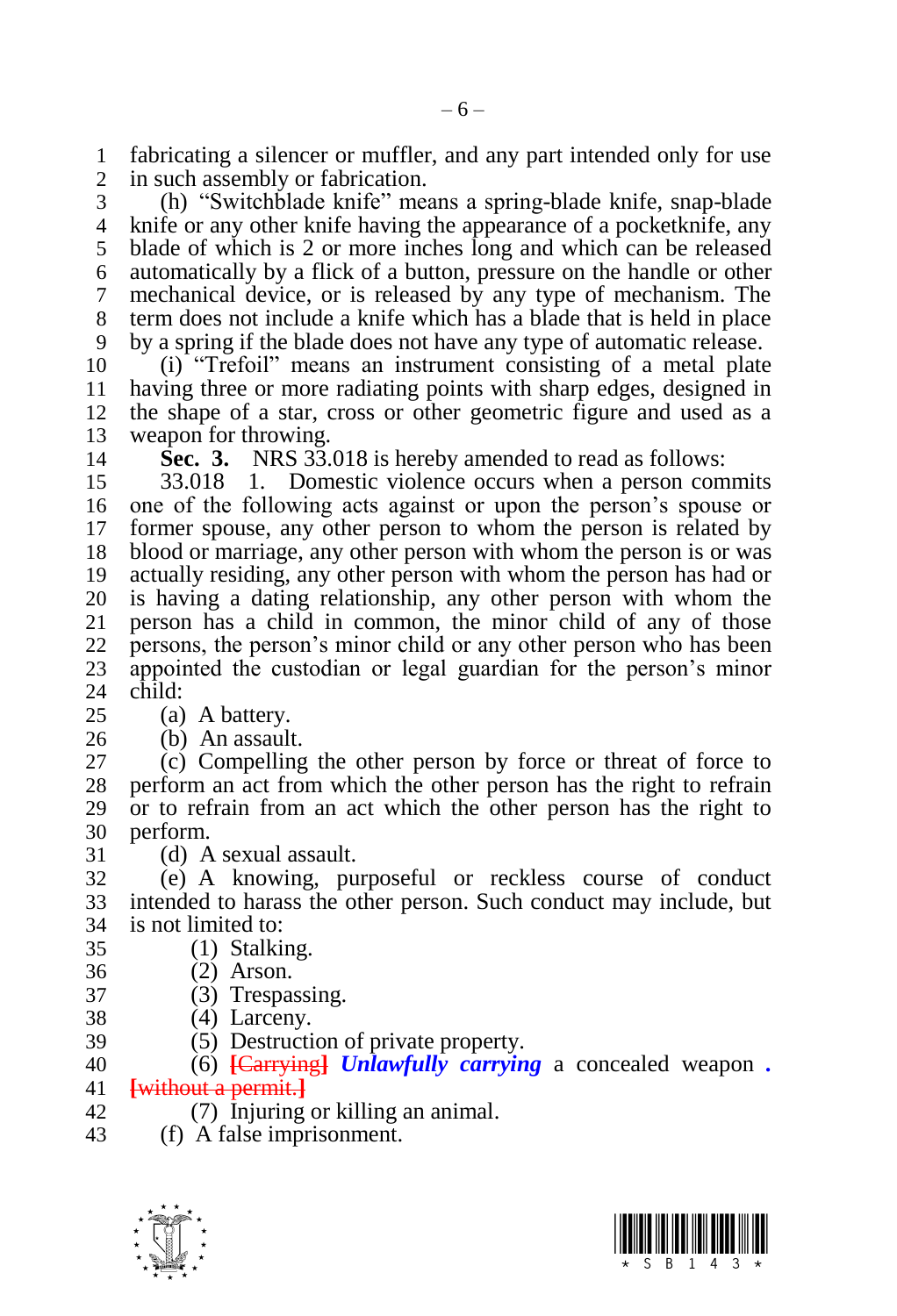(g) Unlawful entry of the other person's residence, or forcible entry against the other person's will if there is a reasonably foreseeable risk of harm to the other person from the entry.

 2. As used in this section, "dating relationship" means frequent, intimate associations primarily characterized by the expectation of affectional or sexual involvement. The term does not include a casual relationship or an ordinary association between persons in a business or social context.

**Sec. 4.** NRS 171.1225 is hereby amended to read as follows:

 171.1225 1. When investigating an act of domestic violence, a peace officer shall:

 (a) Make a good faith effort to explain the provisions of NRS 171.137 pertaining to domestic violence and advise victims of all reasonable means to prevent further abuse, including advising each person of the availability of a shelter or other services in the community.

 (b) Provide a person suspected of being the victim of an act of domestic violence with a written copy of the following statements:

 (1) My name is officer ......................... (naming the investigating officer). Nevada law requires me to inform you of the following information.

 (2) If I have probable cause to believe that a battery has been 23 committed against you, your minor child or the minor child of the part of the part of the means the means of the means of the means of the means of the means of the means of the means of the means of the means of the me person believed to have committed the battery in the last 24 hours by your spouse, your former spouse, any other person to whom you are related by blood or marriage, a person with whom you are or were actually residing, a person with whom you have had or are having a dating relationship or a person with whom you have a child in common, I am required, unless mitigating circumstances exist, to arrest the person suspected of committing the battery.

 (3) If I am unable to arrest the person suspected of committing the battery, you have the right to request that the prosecutor file a criminal complaint against the person. I can provide you with information on this procedure. If convicted, the person who committed the battery may be placed on probation, ordered to see a counselor, put in jail or fined.

 (4) The law provides that you may seek a court order for the protection of you, your minor children or any animal that is owned or kept by you, by the person who committed or threatened the act of domestic violence or by the minor child of either such person against further threats or acts of domestic violence. You do not need to hire a lawyer to obtain such an order for protection.

 (5) An order for protection may require the person who committed or threatened the act of domestic violence against you to:



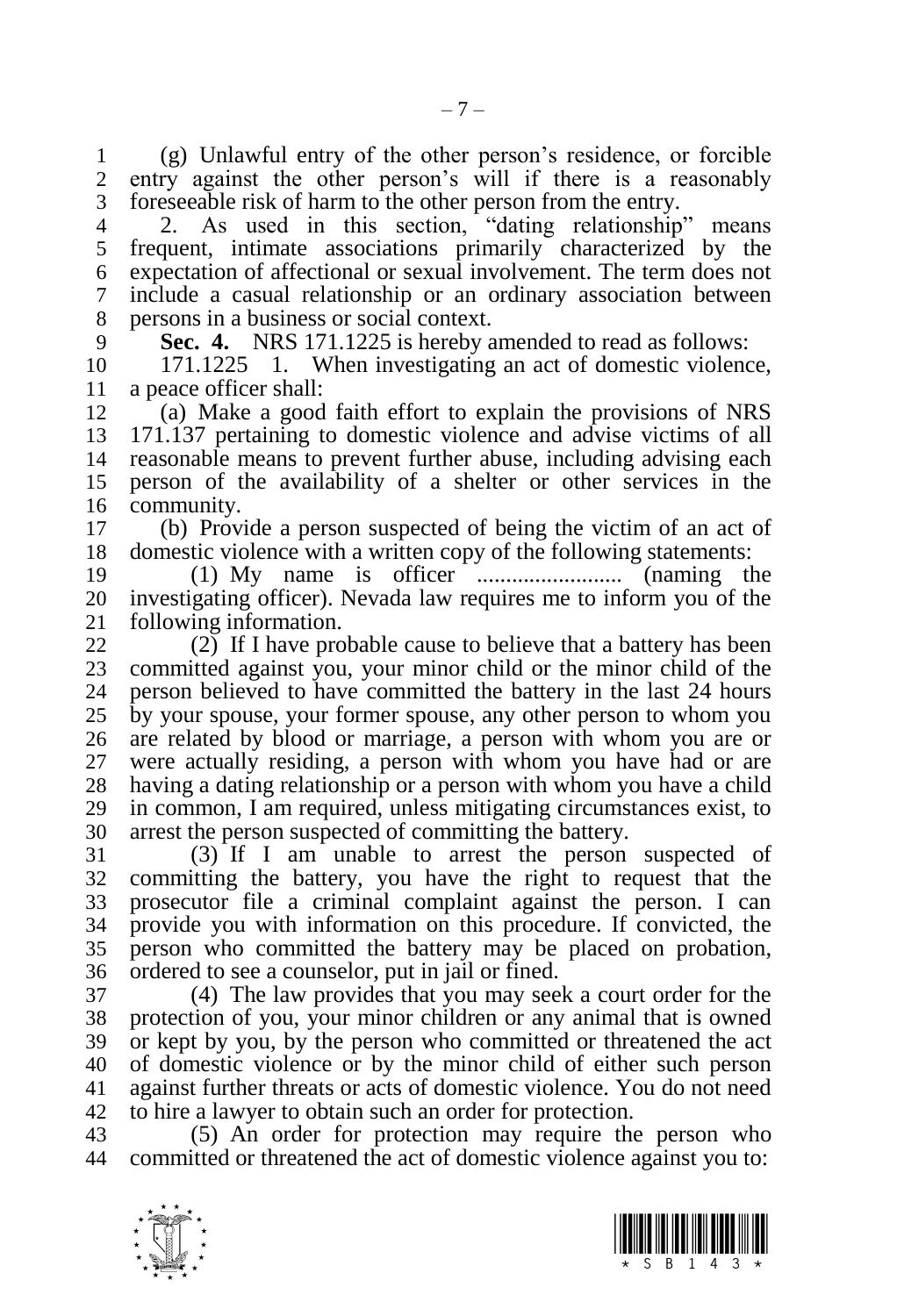$\frac{1}{x}$   $\frac{1}{s}$   $\frac{1}{s}$   $\frac{1}{s}$   $\frac{1}{s}$   $\frac{1}{s}$   $\frac{1}{s}$   $\frac{1}{s}$   $\frac{1}{s}$   $\frac{1}{s}$   $\frac{1}{s}$   $\frac{1}{s}$   $\frac{1}{s}$   $\frac{1}{s}$   $\frac{1}{s}$   $\frac{1}{s}$   $\frac{1}{s}$   $\frac{1}{s}$   $\frac{1}{s}$   $\frac{1}{s}$   $\frac{1}{s}$   $\frac{1}{s}$  (I) Stop threatening, harassing or injuring you or your children: (II) Move out of your residence; (III) Stay away from your place of employment; (IV) Stay away from the school attended by your children; (V) Stay away from any place you or your children regularly go; (VI) Avoid or limit all communication with you or your children; (VII) Stop physically injuring, threatening to injure or taking possession of any animal that is owned or kept by you or your children, either directly or through an agent; and (VIII) Stop physically injuring or threatening to injure any animal that is owned or kept by the person who committed or threatened the act or his or her children, either directly or through an agent. (6) A court may make future orders for protection which award you custody of your children and require the person who 20 committed or threatened the act of domestic violence against you to:<br>21 (D) Pay the rent or mortgage due on the place in which (I) Pay the rent or mortgage due on the place in which you live; 23 (II) Pay the amount of money necessary for the support of 24 vour children: vour children: (III) Pay part or all of the costs incurred by you in obtaining the order for protection; and (IV) Comply with the arrangements specified for the possession and care of any animal owned or kept by you or your children or by the person who committed or threatened the act or his or her children. (7) To get an order for protection, go to room number ....... (state the room number of the office at the court) at the court, which is located at ......................... (state the address of the court). Ask the clerk of the court to provide you with the forms for an order of protection. (8) If the person who committed or threatened the act of domestic violence against you violates the terms of an order for protection, the person may be arrested and, if: (I) The arresting officer determines that such a violation is accompanied by a direct or indirect threat of harm; (II) The person has previously violated a temporary or extended order for protection; or (III) At the time of the violation or within 2 hours after the violation, the person has a concentration of alcohol of 0.08 or more in the person's blood or breath or an amount of a prohibited

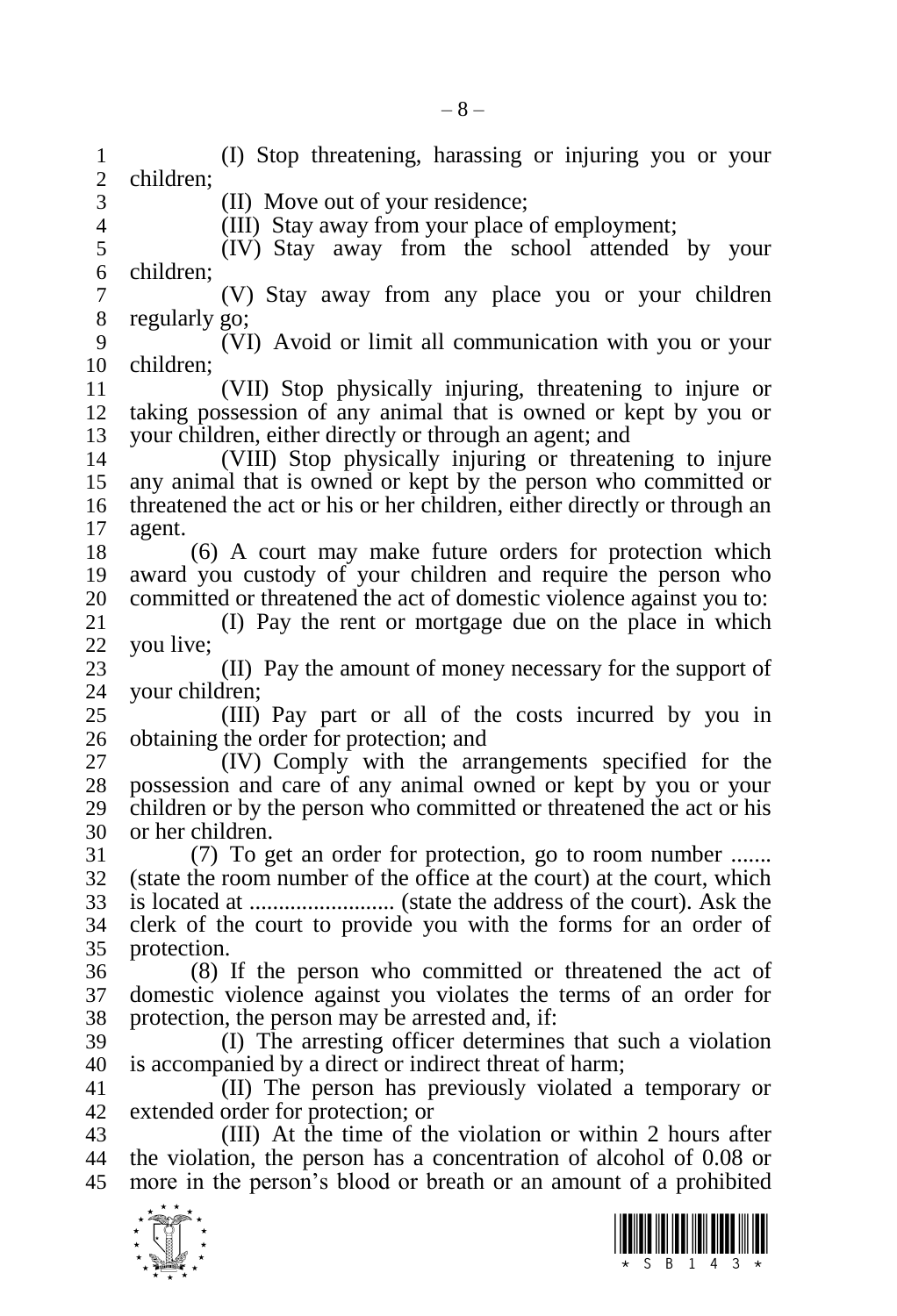substance in the person's blood or urine that is equal to or greater 2 than the amount set forth in subsection 3 of NRS 484C.110,

 $3 \rightarrow$  the person will not be admitted to bail sooner than 12 hours after arrest.

 (9) You may obtain emergency assistance or shelter by contacting your local program against domestic violence at ......................... (state name, address and telephone number of local program) or you may call, without charge to you, the Statewide Program Against Domestic Violence at ........................ (state toll-free telephone number of Statewide Program).

11 2. The failure of a peace officer to carry out the requirements<br>12 set forth in subsection 1 is not a defense in a criminal prosecution set forth in subsection is not a defense in a criminal prosecution for the commission of an act of domestic violence, nor may such an omission be considered as negligence or as causation in any civil action against the peace officer or the officer's employer.

3. As used in this section:

 (a) "Act of domestic violence" means any of the following acts committed by a person against his or her spouse, former spouse, any other person to whom he or she is related by blood or marriage, a 20 person with whom he or she is or was actually residing, a person 21 with whom he or she has had or is having a dating relationship, a with whom he or she has had or is having a dating relationship, a person with whom he or she has a child in common, the minor child 23 of any of those persons or his or her minor child:<br>24 (1) A battery.

 $(1)$  A battery.

(2) An assault.

 (3) Compelling the other by force or threat of force to perform an act from which he or she has the right to refrain or to refrain from an act which he or she has the right to perform.

(4) A sexual assault.

 (5) A knowing, purposeful or reckless course of conduct intended to harass the other. Such conduct may include, but is not limited to:

- (I) Stalking.
- (II) Arson.
- (III) Trespassing.
- (IV) Larceny.
- (V) Destruction of private property.

 (VI) **[**Carrying**]** *Unlawfully carrying* a concealed weapon *.* **[**without a permit.**]**

- (VII) Injuring or killing an animal.
- (6) False imprisonment.

 (7) Unlawful entry of the other's residence, or forcible entry against the other's will if there is a reasonably foreseeable risk of harm to the other from the entry.



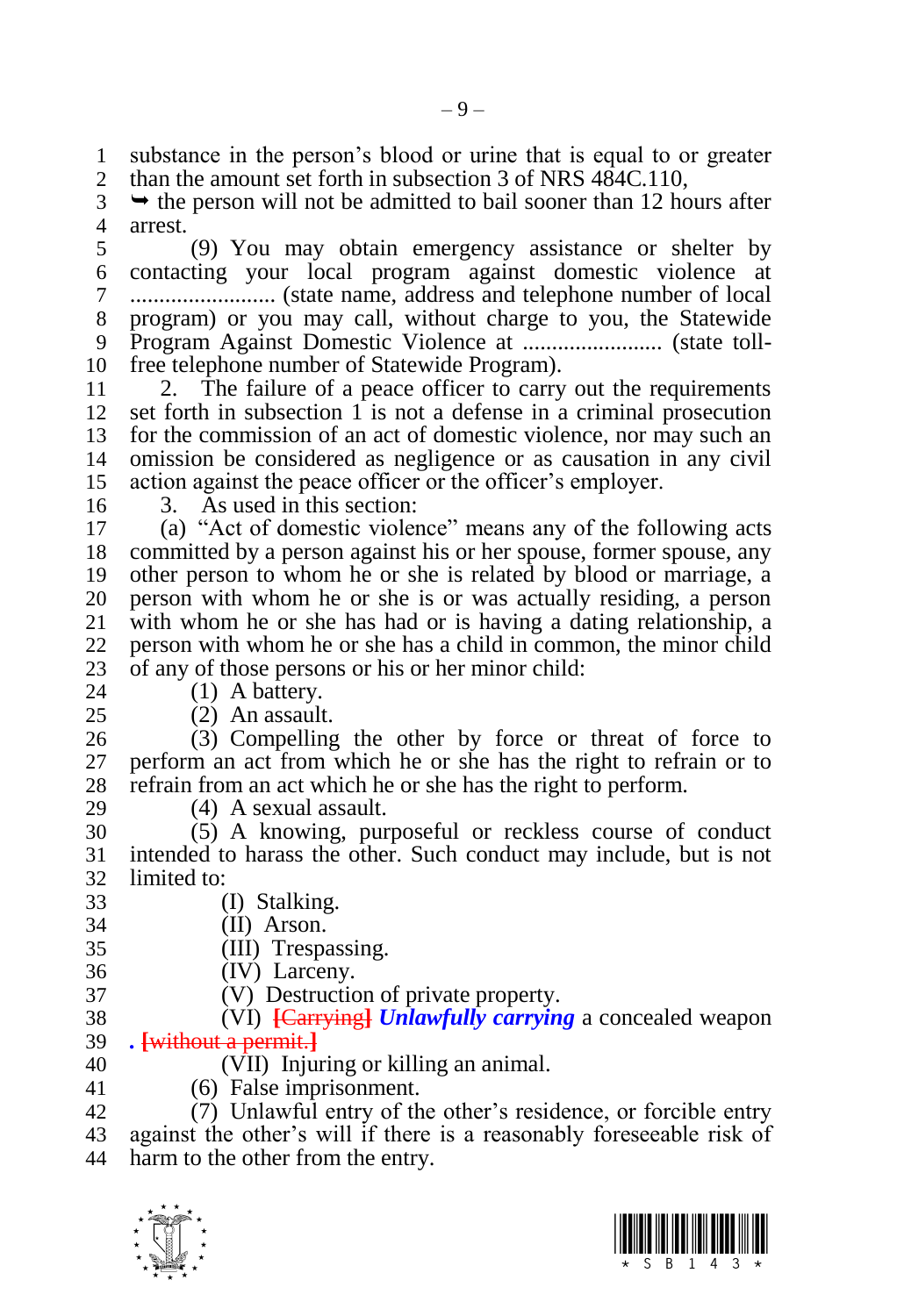(b) "Dating relationship" means frequent, intimate associations primarily characterized by the expectation of affectional or sexual involvement. The term does not include a casual relationship or an ordinary association between persons in a business or social context.

 **Sec. 5.** NRS 213.10983 is hereby amended to read as follows: 213.10983 1. A parole or probation officer shall immediately

 deliver to the Division any seized, abandoned or unclaimed property, other than an instrument or weapon described in NRS 202.350 **[**,**]** *or a firearm,* which the parole or probation officer obtains in the pursuance of his or her duty, unless the parole or probation officer is required to retain the property as evidence pursuant to a court order or directive of the Attorney General or a district attorney. Property retained as evidence must be placed in a secured locker for evidence at a law enforcement agency in this state and when released from evidence must be immediately delivered to the Division.

 2. The Division shall keep the property for return to the owner and, unless it is contraband, return it to the owner if the owner submits a claim to the Division and establishes his or her ownership within 1 year after the Division comes into possession of it. Contraband includes any property which, if possessed by a parolee or probationer, would constitute a violation of the terms of his or her 23 parole or probation or any federal or state law. Contraband becomes the property of the Division. the property of the Division.

 3. Any contraband consisting of controlled substances or dangerous drugs must be disposed of or destroyed as provided by law.

 4. If the Division is not able to determine the owner of the property within the 1-year period, the Division acquires title to it and the Chief Parole and Probation Officer shall:

 (a) Sell the property at a public auction at the same times and places that confiscated instruments *,* **[**and**]** weapons *and firearms*  are sold; or

(b) Retain the property for the official use of the Division.

 5. The Division shall keep accurate records of all property governed by this section.

**Sec. 6.** NRS 213.10985 is hereby amended to read as follows:

 213.10985 1. A parole or probation officer shall immediately deliver to the Division any seized, abandoned or unclaimed instrument or weapon described in NRS 202.350 *or firearm* which the parole or probation officer obtains in the pursuance of his or her duty, unless the parole or probation officer is required to retain it as evidence pursuant to a court order or directive of the Attorney General or a district attorney. Property retained as evidence must be placed in a secured locker for evidence at a law enforcement agency



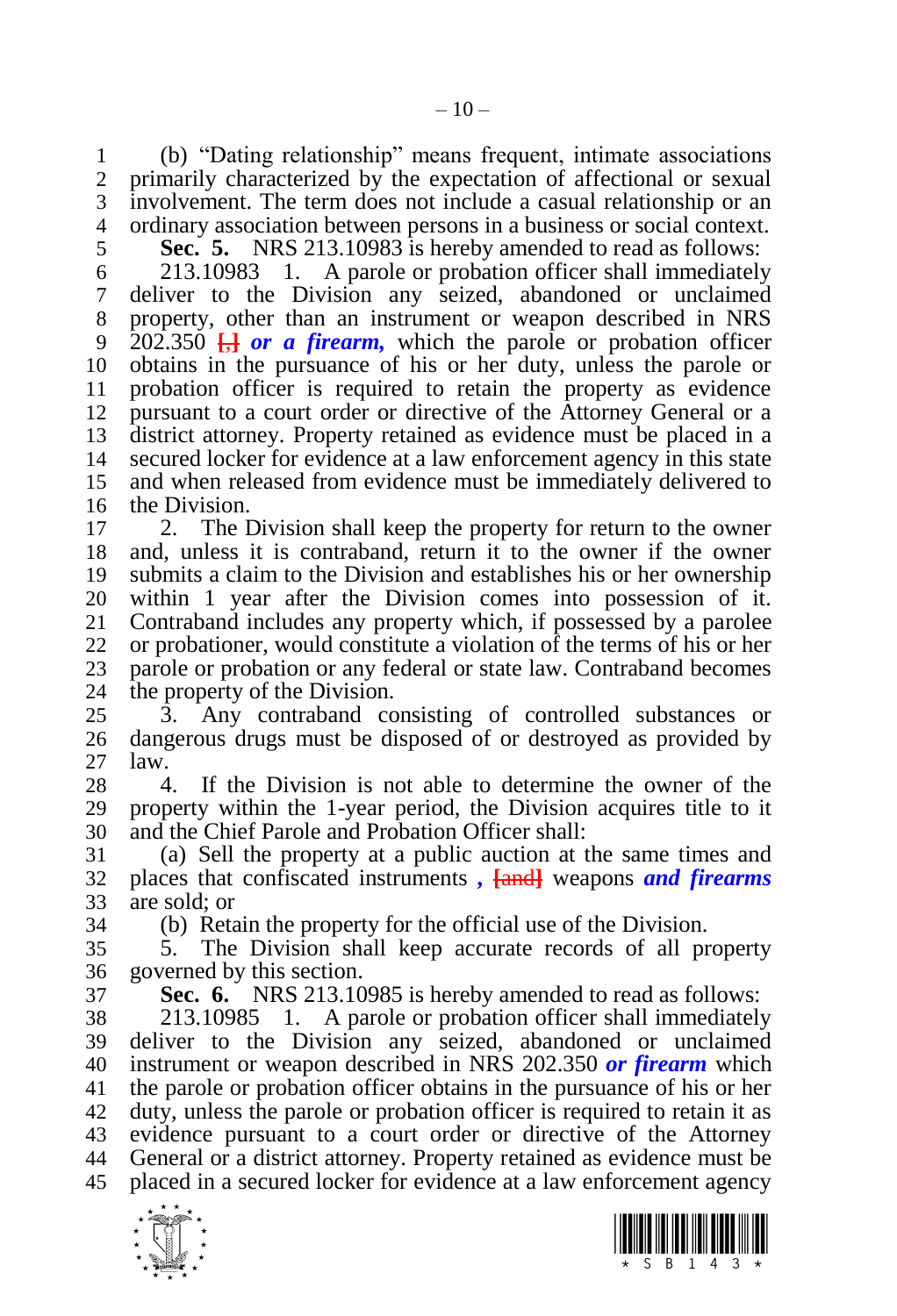1 in this state and when released from evidence must be immediately<br>2 delivered to the Division. delivered to the Division.

2. The Division shall:

 (a) Destroy or direct to be destroyed the instrument *,* **[**or**]** weapon *or firearm* if it is determined to be dangerous to the safety of the public.

 (b) Return an instrument *,* **[**or**]** weapon *or firearm* which has not been destroyed pursuant to paragraph (a), upon demand, to any person other than a parolee or probationer:

 (1) From whom it was confiscated if that person is acquitted of the public offense or crime of which that person was charged; or

 (2) Who otherwise claims and establishes ownership of it. Any such instrument *,* **[**or**]** weapon *or firearm* which is not destroyed, returned or claimed within 1 year after the Division comes into possession of it becomes the property of the Division.

 3. The Chief Parole and Probation Officer shall at least once a year order the officers who have custody of such instruments *,* **[**and**]** weapons *and firearms* that have become the property of the Division to:

 (a) Retain the **[**instrument or weapon**]** *instruments, weapons and firearms* for official use by the Division.

 (b) Deliver the instruments *,* **[**and**]** weapons *and firearms* to 23 another custodial officer of the Division to be sold.<br>24 (c) Sell any such instrument. For twee solar fraction of function of the second of the second of the second of the second of the second of the second of the seco

 (c) Sell any such instrument *,* **[**or**]** weapon *or firearm* to another law enforcement agency at a price not less than its prevailing market value.

 (d) Sell all unretained and unsold instruments *,* **[**and**]** weapons *and firearms* at a public auction to be held at least once in each year, after notice of such public auction describing the **[**instrument or**]** *instruments,* weapons *and firearms* to be sold is published once a week for 2 weeks immediately preceding the date of the auction in a newspaper of general circulation in the county or city of the sale.

 4. All proceeds of the sales provided for in subsection 3 must be deposited with the State Treasurer for credit to the State General Fund.

 5. Any officer receiving an order as provided in subsection 3 shall comply with such order as soon as practicable.

 6. The Division shall keep accurate records of all instruments *,*  **[**and**]** weapons *and firearms* governed by this section.

**Sec. 7.** NRS 217.400 is hereby amended to read as follows:

 217.400 As used in NRS 217.400 to 217.475, inclusive, unless the context otherwise requires:

 1. "Dating relationship" means frequent, intimate associations primarily characterized by the expectation of affectional or sexual



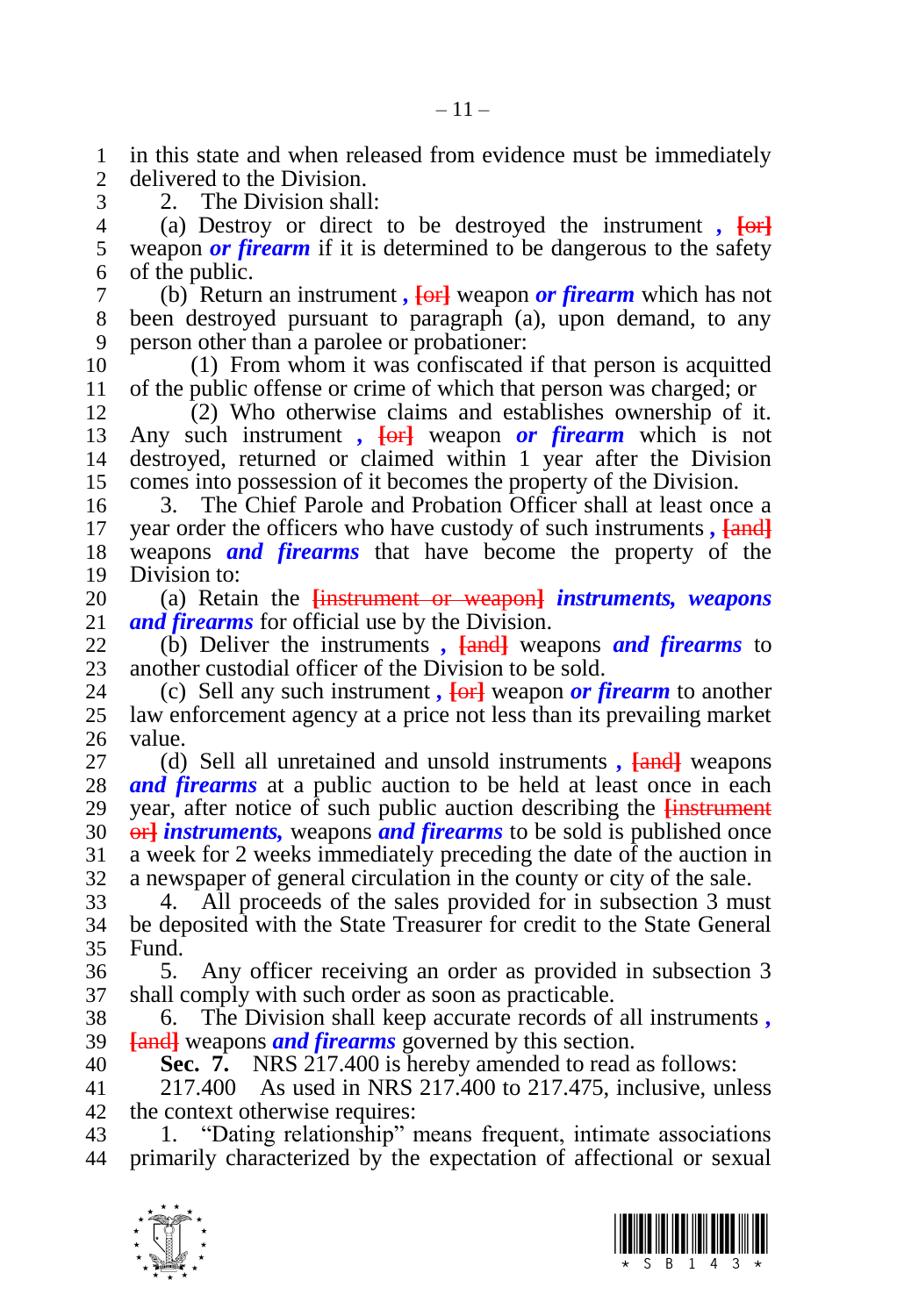involvement. The term does not include a casual relationship or an ordinary association between persons in a business or social context.

 2. "Division" means the Division of Child and Family Services of the Department of Health and Human Services.

3. "Domestic violence" means:

 (a) The attempt to cause or the causing of bodily injury to a family or household member or the placing of the member in fear of imminent physical harm by threat of force.

 (b) Any of the following acts committed by a person against a family or household member, a person with whom he or she had or is having a dating relationship or with whom he or she has a child in common, or upon his or her minor child or a minor child of that person:

 (1) A battery. (2) An assault.

 (3) Compelling the other by force or threat of force to perform an act from which he or she has the right to refrain or to refrain from an act which he or she has the right to perform.

(4) A sexual assault.

 (5) A knowing, purposeful or reckless course of conduct intended to harass the other. Such conduct may include, without limitation:

- 23 (I) Stalking.<br>24 (II) Arson.
	- $(II)$  Arson.
- (III) Trespassing.
- (IV) Larceny.
- (V) Destruction of private property.

 (VI) **[**Carrying**]** *Unlawfully carrying* a concealed weapon *.* **[**without a permit.**]**

(6) False imprisonment.

 (7) Unlawful entry of the other's residence, or forcible entry against the other's will if there is a reasonably foreseeable risk of harm to the other from the entry.

 4. "Family or household member" means a spouse, a former spouse, a parent or other adult person who is related by blood or marriage or is or was actually residing with the person committing the act of domestic violence.

 5. "Participant" means an adult, child or incompetent person for whom a fictitious address has been issued pursuant to NRS 217.462 to 217.471, inclusive.

 6. "Victim of domestic violence" includes the dependent children of the victim.

 7. "Victim of human trafficking" means a person who is a victim of:



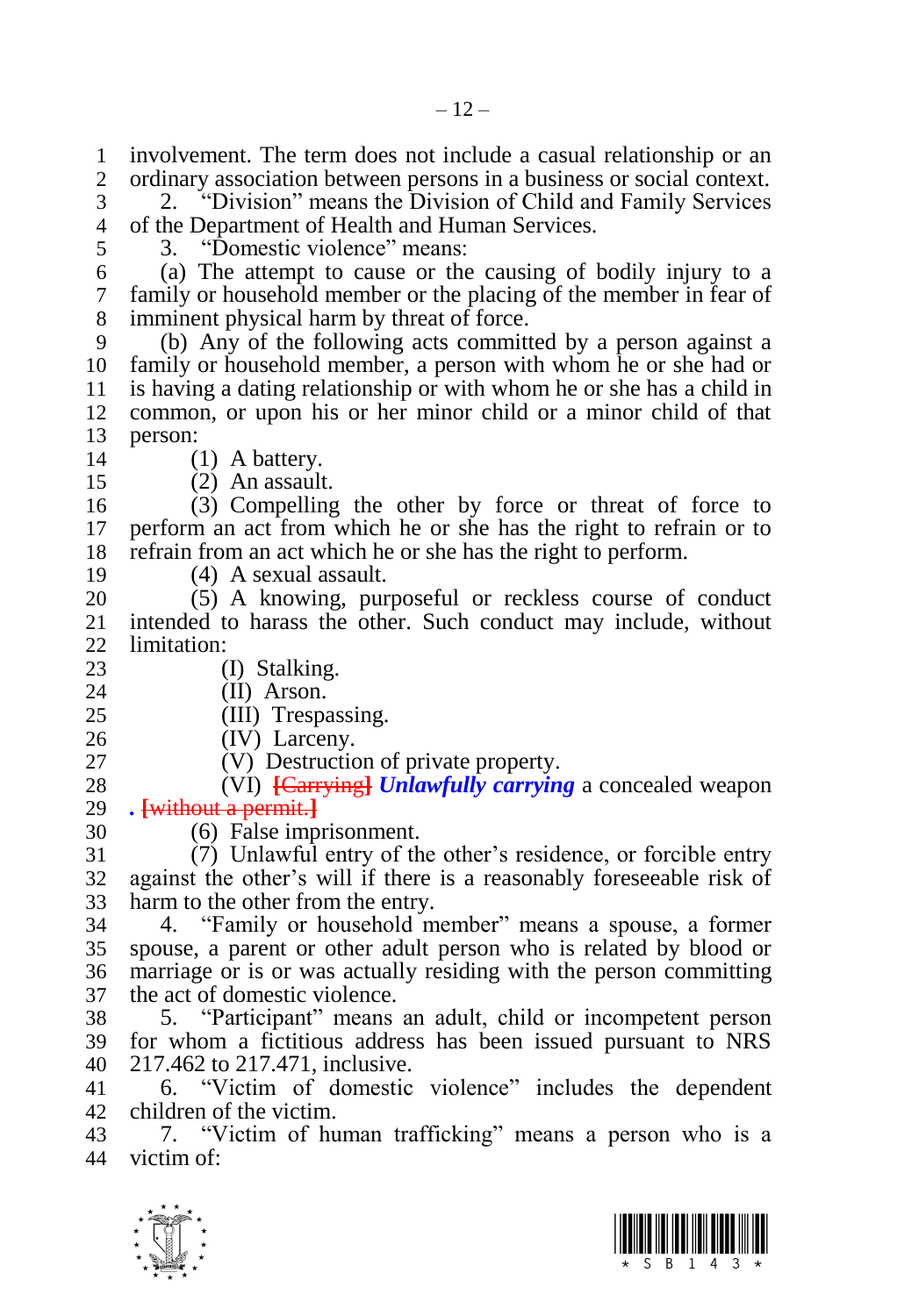(a) Involuntary servitude as set forth in NRS 200.463 or 200.464.

(b) A violation of any provision of NRS 200.465.

 (c) Trafficking in persons in violation of any provision of NRS 200.467 or 200.468.

 (d) Sex trafficking in violation of any provision of NRS 201.300.

(e) A violation of NRS 201.320.

 8. "Victim of sexual assault" means a person who has been sexually assaulted as defined in NRS 200.366 or a person upon whom a sexual assault has been attempted.

 9. "Victim of stalking" means a person who is a victim of the crime of stalking or aggravated stalking as set forth in NRS 200.575.

<span id="page-12-0"></span>**Sec. 8.** NRS 244.364 is hereby amended to read as follows:

 244.364 1. Except as otherwise provided by specific statute, the Legislature reserves for itself such rights and powers as are necessary to regulate the transfer, sale, purchase, possession, ownership, transportation, registration and licensing of firearms and ammunition in Nevada, and no county may infringe upon those rights and powers. As used in this subsection, "firearm" means any weapon from which a projectile is discharged by means of an explosive, spring, gas, air or other force.

23 2. A board of county commissioners may proscribe by<br>24 ordinance or regulation the unsafe discharge of firearms. ordinance or regulation the unsafe discharge of firearms.

 **[**3. If a board of county commissioners in a county whose population is 700,000 or more has required by ordinance or regulation adopted before June 13, 1989, the registration of a firearm capable of being concealed, the board of county commissioners shall amend such an ordinance or regulation to

30 require:

 $31 - \hat{a}$  A period of at least 60 days of residency in the county before 32 registration of such a firearm is required.

 $33 \left( b \right)$  A period of at least 72 hours for the registration of a pistol

34 by a resident of the county upon transfer of title to the pistol to the

35 resident by purchase, gift or any other transfer.

 4. Except as otherwise provided in subsection 1, as**]** *As* used in this **[**section:

 (a) "Firearm"**]** *subsection, "firearm"* means any device designed to be used as a weapon from which a projectile may be expelled through the barrel by the force of any explosion or other form of combustion.

 **[**(b) "Firearm capable of being concealed" includes all firearms 43 having a barrel less than 12 inches in length.

 $44 \left( c \right)$  "Pistol" means a firearm capable of being concealed that is intended to be aimed and fired with one hand.**]**



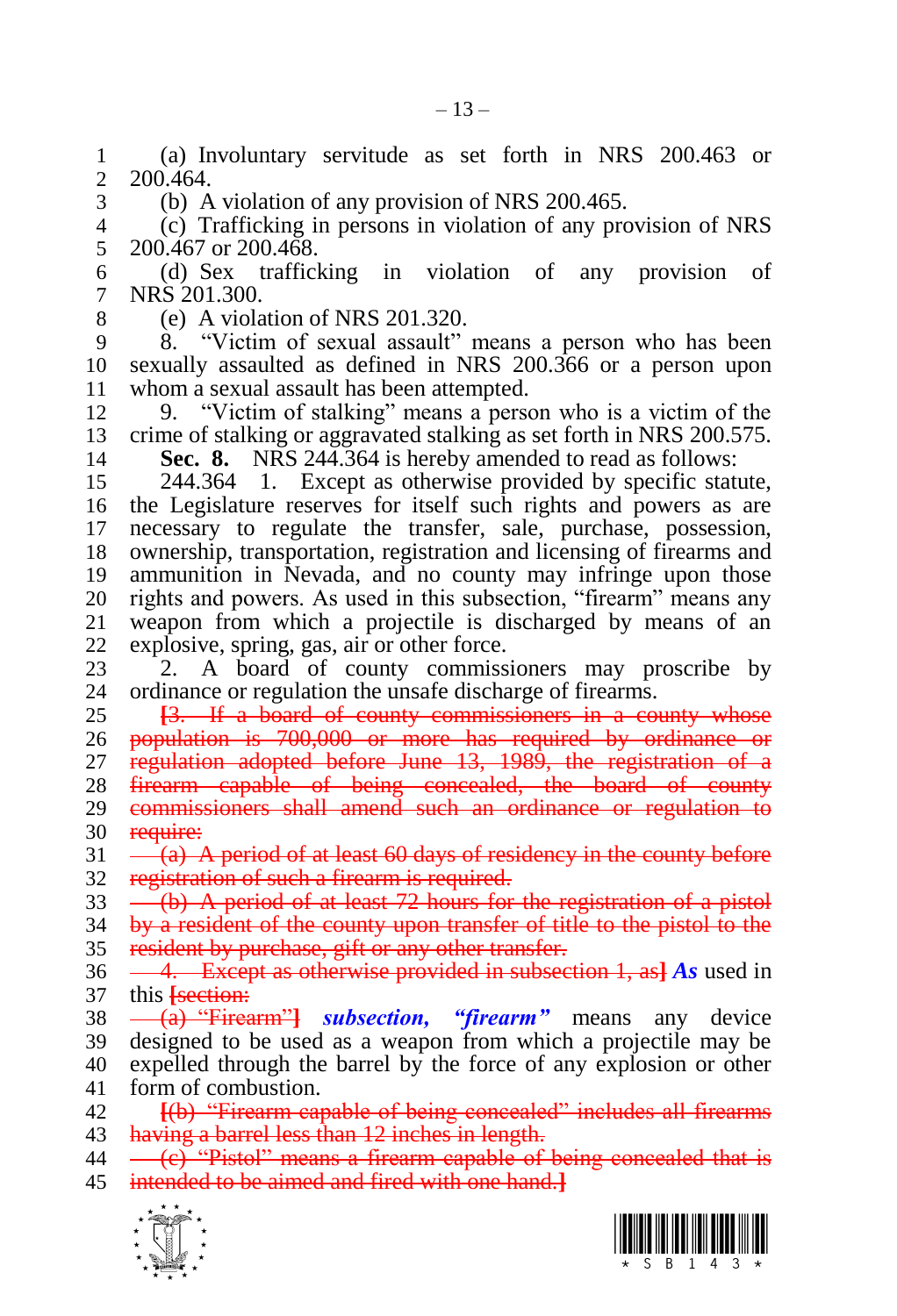**1 Sec. 9.** NRS 268.418 is hereby amended to read as follows:<br>2 268.418 1. Except as otherwise provided by specific stati

 268.418 1. Except as otherwise provided by specific statute, the Legislature reserves for itself such rights and powers as are necessary to regulate the transfer, sale, purchase, possession, ownership, transportation, registration and licensing of firearms and ammunition in Nevada, and no city may infringe upon those rights and powers. As used in this subsection, "firearm" means any weapon from which a projectile is discharged by means of an explosive, spring, gas, air or other force.

 2. The governing body of a city may proscribe by ordinance or regulation the unsafe discharge of firearms.

**[**3. If the governing body of a city in a county whose

13 population is 700,000 or more has required by ordinance or

14 regulation adopted before June 13, 1989, the registration of a

15 firearm capable of being concealed, the governing body shall amend 16 such an ordinance or regulation to require:

 $17 \quad -$  (a) A period of at least 60 days of residency in the city before 18 registration of such a firearm is required.

19  $\leftarrow$  (b) A period of at least 72 hours for the registration of a pistol

20 by a resident of the city upon transfer of title to the pistol to the 21 resident by purchase, gift or any other transfer. resident by purchase, gift or any other transfer.

 4. Except as otherwise provided in subsection 1, as**]** *As* used in 23 this  $\frac{\text{Section:}}{24}$ 

 (a) "Firearm"**]** *subsection, "firearm"* means any device designed to be used as a weapon from which a projectile may be expelled through the barrel by the force of any explosion or other form of combustion.

 **[**(b) "Firearm capable of being concealed" includes all firearms 29 having a barrel less than 12 inches in length.

 $30 \left( \frac{\text{e}}{\text{e}} \right)$  "Pistol" means a firearm capable of being concealed that is intended to be aimed and fired with one hand.**]**

<span id="page-13-0"></span>**Sec. 10.** NRS 269.222 is hereby amended to read as follows:

 269.222 1. Except as otherwise provided by specific statute, the Legislature reserves for itself such rights and powers as are necessary to regulate the transfer, sale, purchase, possession, ownership, transportation, registration and licensing of firearms and ammunition in Nevada, and no town may infringe upon those rights and powers. As used in this subsection, "firearm" means any weapon from which a projectile is discharged by means of an explosive, spring, gas, air or other force.

 2. A town board may proscribe by ordinance or regulation the unsafe discharge of firearms.

 **[**3. If a town board in a county whose population is 700,000 or 44 more has required by ordinance or regulation adopted before June 13, 1989, the registration of a firearm capable of being